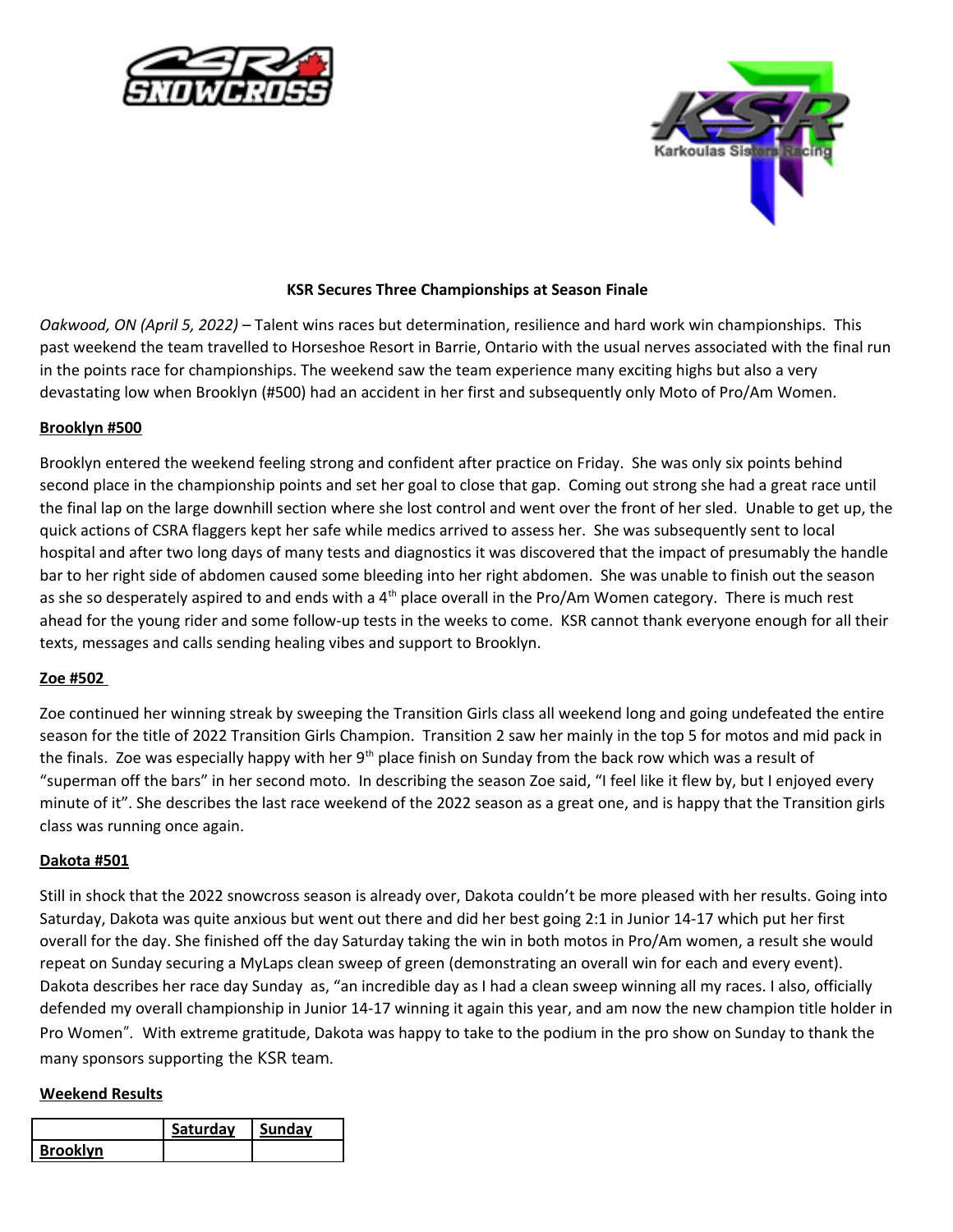| Pro/Am Women            | <b>DNF</b>      | <b>DNS</b>      |
|-------------------------|-----------------|-----------------|
|                         |                 |                 |
| <b>Dakota</b>           |                 |                 |
| Pro/Am Women            | 1st             | 1 <sup>st</sup> |
| <b>Junior 14-17</b>     | 1 <sup>st</sup> | 1 <sup>st</sup> |
|                         |                 |                 |
| Zoe                     |                 |                 |
| <b>Transition Girls</b> | 1st             | 1st             |
| Transition 2            | 12th            | 9th             |

# **Year end National Championship Standings**

| Dakota - Pro/Am Women Champion              |  |  |
|---------------------------------------------|--|--|
| Dakota - Junior Boys/mixed (14-17) Champion |  |  |
| Zoe - Transition Girls (8-13) Champion      |  |  |
| Zoe - Transition 2 (11-13) 7 <sup>th</sup>  |  |  |
| Brooklyn - Pro/Am Women 4th                 |  |  |

## **Triple Crown events**

| Pro/Am Women            | Dakota $-1$ <sup>st</sup> | Brooklyn $-3$ <sup>rd</sup> |
|-------------------------|---------------------------|-----------------------------|
| Junior 14-17            | Dakota – $1st$            |                             |
| <b>Transition Girls</b> | $Zoe - 1st$               |                             |
| Transition 2            | $Zoe - 5th$               |                             |

KSR would like to thank the following sponsors for their support this 2022 season: Bailey Motorsports, Motul, Ski-Doo, Fly Racing, Backwoods Promotions, Scott Sports Canada, C&A Pro Skis, Rox Speed FX, Dayco, Off-Road Vixens, Stud Boy Traction Products, Atlas Brace, 139 Designs, Clean Media, Tekvest, St. Onge Recreation, Laps for Muscular Dystrophy.

KSR would like to give a special shout out to the Weir Family and BlackRiver Racing for opening up their amazing training grounds to the team this past winter and providing the team with the opportunity for skill development and seat time.

**RESULTS**: To see full results for the CSRA Series, visit: http://live.tracksideresults.com/csra/

**FOLLOW US:** @KSRsnowcross (Twitter & Instagram)

**WEBSITE**: For more information about KSR, visit [www.KRacing.ca](http://www.KRacing.ca/)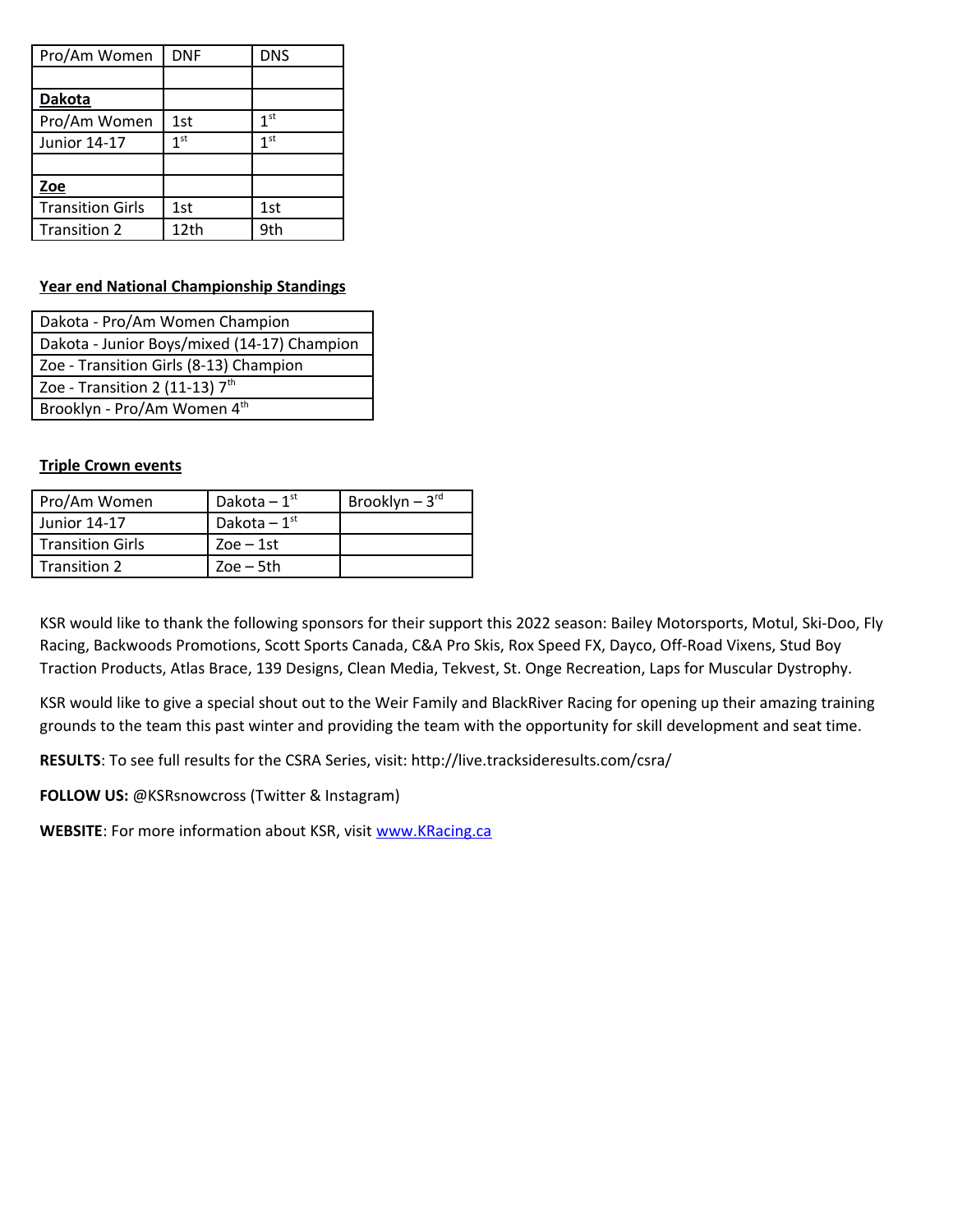